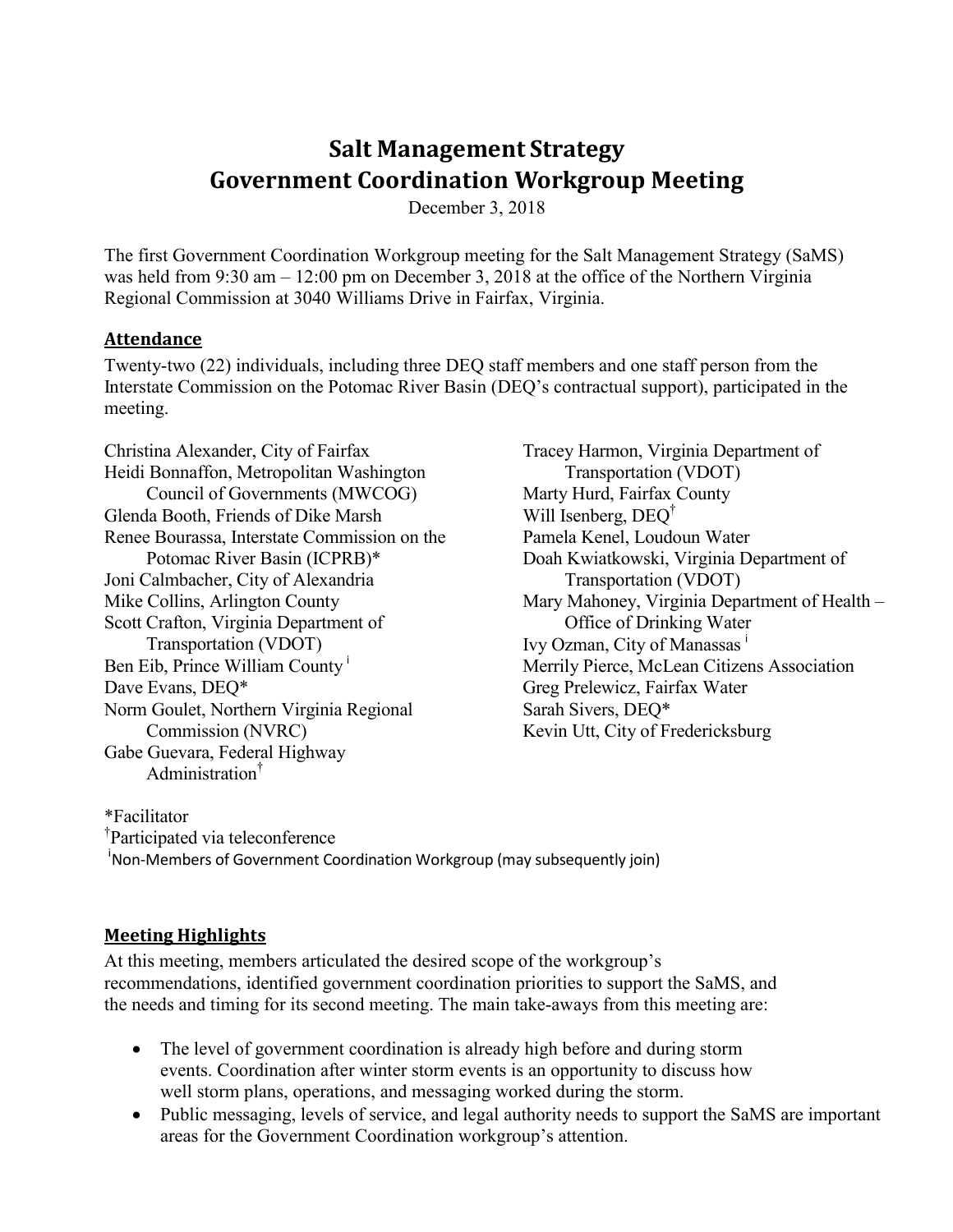- The Government Coordination Workgroup relies on the outputs from the other workgroups, and will not meet next until after the  $3<sup>rd</sup>$  SAC meeting when preliminary recommendations from other workgroups will be presented/discussed.
- It was recommended that the Government Coordination Workgroup continue to meet after the SaMS development is complete to support and promote implementation.

#### *Notes for Other Workgroups / Potential Areas of Overlap:*

- The Government Coordination Workgroup could act as an umbrella group to the other workgroups by assisting in disseminating their products. (All SaMS workgroups)
- Understanding existing monitoring activities and parameters could strengthen coordination among the area's governments. (Monitoring and Research workgroup)
- Consistent, coordinated messages that could work for a variety of situations is needed. This includes setting expectations for what a cleared road looks like. (Education and Outreach and BMP workgroups)
- A toolbox with "pre-storm messaging" (e.g. salt isn't the answer to all situations) would be helpful. (Education and Outreach workgroup)

# **Follow-up Action Items:**

Workgroup volunteers are pursuing follow-up action items prior to the next meeting of the Government Coordination Workgroup:

- Develop a list of existing communication forums where SaMS information can be shared (Heidi Bonnaffon, MWCOG; Norm Goulet, NVRC).
- Request the other five SaMS workgroups develop a paragraph summary of their workplan to help the Government Coordination Workgroup assess ways support plan development (DEQ workgroup leads)
- SaMS representatives to give an overview of the program at future NVRC sponsored Municipal Separate Storm Sewer System (MS4) and Chief Administrative Officers meetings (DEQ staff).
- Create a timeline flowchart to help workgroup members better visualize the SaMS process (DEQ staff).
- Provide updated language in the scope for the workgroup regarding the legislative changes that may be needed to implement SaMS efforts (Greg Prelewicz, Fairfax Water).

# **Meeting Summary**

# **Introductions**

The meeting started with brief introductory and opening remarks from DEQ, with a focus on identifying the purpose and scope of the workgroup. The Government Coordination Workgroup's purpose is to focus its discussions on effective government coordination related to pursuing SaMS goals and objectives.

Participants then introduced themselves and provided their expectations and interests in the Government Coordination Workgroup. Some common themes included initiating government engagement and creating a communication and outreach plan with a common voice.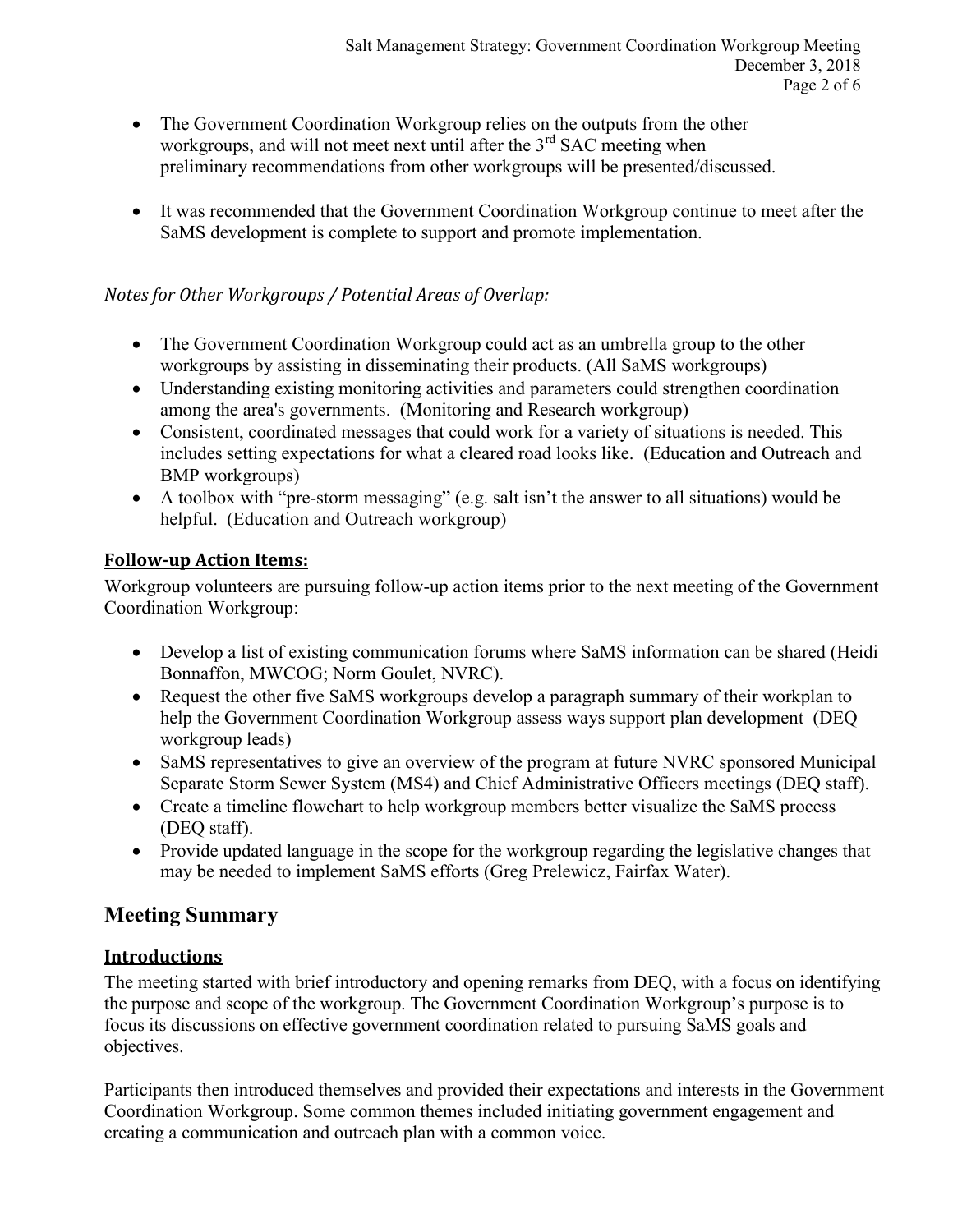# **Membership, Roles and Expectations**

DEQ explained the roles and expectations of primary and alternate workgroup members. The roles, expectations, workgroup purpose, and meeting goals can be found on DEQ's [Salt Management Strategy](https://www.deq.virginia.gov/SaMS/MeetingMaterials.aspx)  [Meeting Materials Webpage.](https://www.deq.virginia.gov/SaMS/MeetingMaterials.aspx)

#### **Workgroup Scope**

DEQ presented the proposed scope of the Government Coordination Workgroup. This includes folding SaMS into existing government process/operations (including MS4 permits), fostering improved coordination among local governments in Northern Virginia for winter maintenance activities, informing and engaging MWCOG agencies, area governments, and elected leaders in SaMS development, and funding options/sources for implementation. The scope in the meeting materials already included some feedback from Stakeholder Advisory Meeting (SAC) members.

Feedback on the scope from workgroup members included:

- The Government Coordination Workgroup is reliant on the other workgroups output. The majority of the work in this workgroup will take place in the final phases of SaMS, and possibly even after it is finalized.
- The Government Coordination Workgroup could act as an umbrella group to the other workgroups by assisting, disseminating, and advocating for implementation of other workgroups recommendations. This could ensure that the SaMS products do not become "out of date" or irrelevant as soon as they are published.
- VDOT is proactive in planning during and management of winter maintenance activities, and area governments already coordinate well prior to storm events.
- VDOT has an "after action" event to figure out what worked and what did not work during a storm, and local government representatives indicated they also have internal post-storm reviews.
- Each jurisdiction manages winter maintenance activities differently.
- It could be helpful to identify ways to partner to use resources more efficiently (e.g. bulk purchasing to get a better price).
- A variety of shared, consistent public messages could be helpful so that each jurisdiction can decide what works best for them.
- A toolbox with "pre-storm messaging", (e.g. salt isn't the answer to all situations) would be helpful.
- Sharing best practices for a variety of contract templates (HOA, commercial, etc.) could be helpful.
- It was suggested that the Government Coordination Workgroup develop recommendations on regulatory and/or State or local legislative efforts that could support SaMS implementation efforts since new policies/legislative action could help drive public and private BMP adoption.
- The final SaMS should recommend that the Government Coordination Workgroup continue to meet to further the implementation of the plan. This could ensure that the SaMS products do not become "out of date" or irrelevant after their completion.

It was discussed whether MS4s should be a focus area for Government Coordination workgroup discussions/recommendations, and addressed explicitly in the final SaMS. Several members expressed concern that if MS4s were highlighted it would give the impression that SaMS is regulatory in its focus, which is not accurate. Others perceive that it does not matter if SaMS mentions MS4 since localities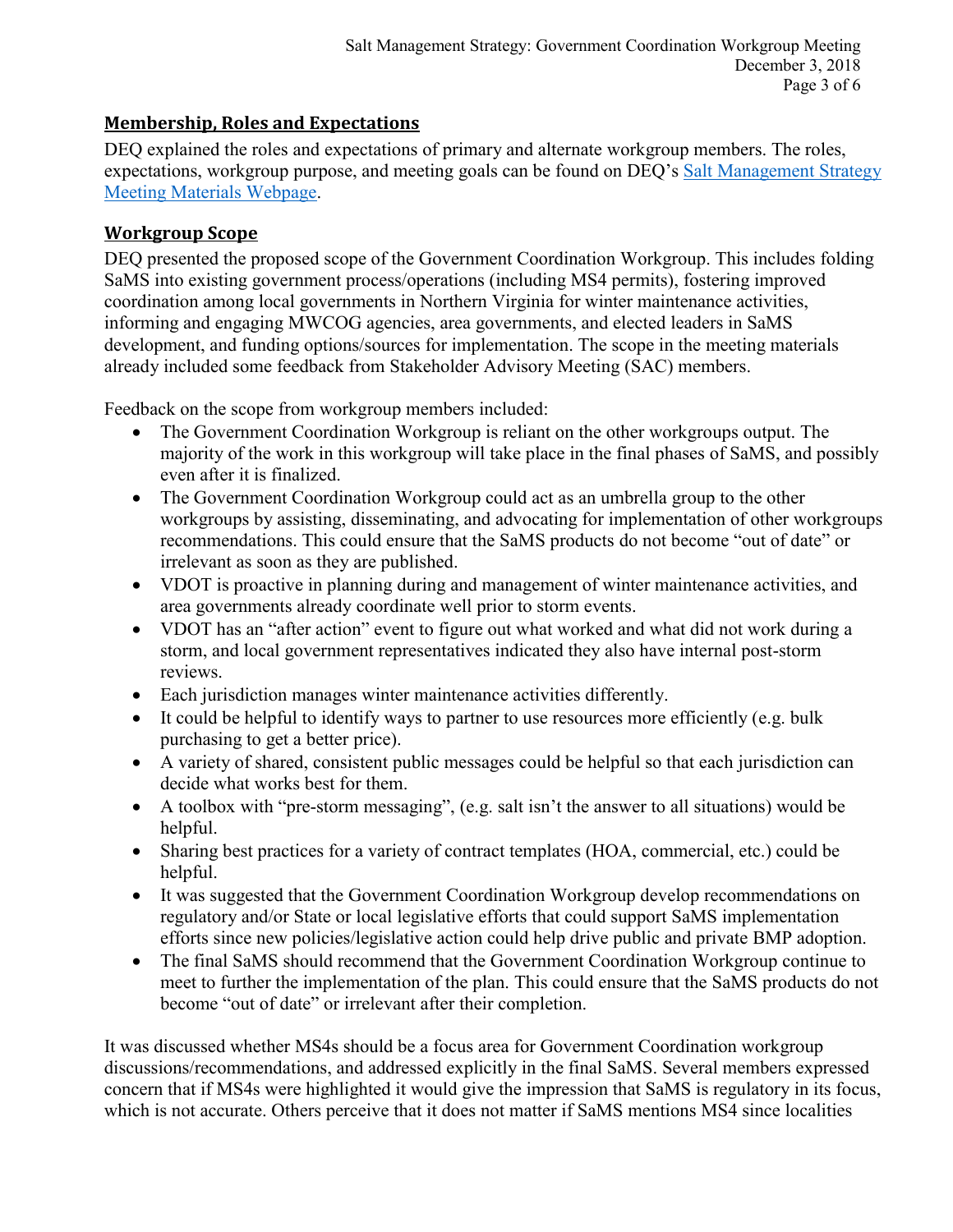must comply with any applicable Total Maximum Daily Load (TMDL), regardless of what is mentioned in the document.

DEQ and others shared the perspective that MS4s can use SaMS as a guide/resource and selectively choose from the BMPs it recommends to meet their permit requirements. DEQ noted that the SaMS itself will not be a regulatory document. Ideally, the SaMS will be used proactively in the Northern Virginia region to avoid the need for future Chloride TMDLs. Workgroup members agreed that it was better to leave MS4s out of the final SaMS products and focus on the main two audiences: the public and private entities. It was suggested that DEQ representatives give a presentation at a NVRC sponsored MS4 meeting to help clarify the issue and seek additional input.

# **Content Development:**

The group was tasked with prioritizing several issues related to recommendations for the final SaMS document. An informal poll was held regarding the level of priority the workgroup members would like to ascribe to the various issues in the "Guiding Questions" section of the meeting materials.

Local government coordination and coordination between local governments and state agencies were given the highest priority. Metro Washington regional coordination was given medium/high priority. Although coordination with the federal government was not seen as a high priority, coordination with local federal facilities (e.g. Fort Belvoir and George Washington Parkway) was deemed important.

Workgroup members expressed uncertainty as to what "coordination" means in this context. There is already significant coordination among governments during a storm. A 3:00 am conference call is held to discuss imminent storms (among operations managers, public information officers are not typically on these calls). Operations may also benefit from an "after action" meeting among governments to learn what worked and what did not during a storm. The Government Coordination Workgroup could propose a regional debriefing to see how monitoring, maintenance and messaging worked during a storm event. A structure would need to be put into place for this to happen, and it was suggested that DEQ/SaMS representatives should get on the agenda of an upcoming monthly Chief Administrative Officer's meeting.

Coordination needs may be better clarified at the next SAC meeting in Spring 2019. Currently, workgroup members believe it is premature to prioritize other issues like winter maintenance planning, training, BMP lessons learned, resource support, etc. The other SaMS workgroups need to flesh out their recommendations before the Government Coordination Workgroup can consider the best ways to support them.

The question was raised regarding the best ways to communicate and seek support for SaMS, and several existing forums were noted where communication materials can be shared (e.g. the Potomac River Basin Drinking Water Source Protection Partnership, MWCOG and NVRC sponsored groups). Heidi Bonnaffon of MWCOG and Norm Goulet of NVRC will work with DEQ to document relevant forums and opportunities for SaMS communication and coordination.

It was asked whether the Government Coordination Workgroup would be transitioning to the steering committee that was mentioned in earlier SAC discussions. DEQ responded that the steering committee is envisioned as a smaller (than SAC), representative group that will assist DEQ to review and refine the draft SaMS. The Government Coordination workgroup would instead focus its attention on ways to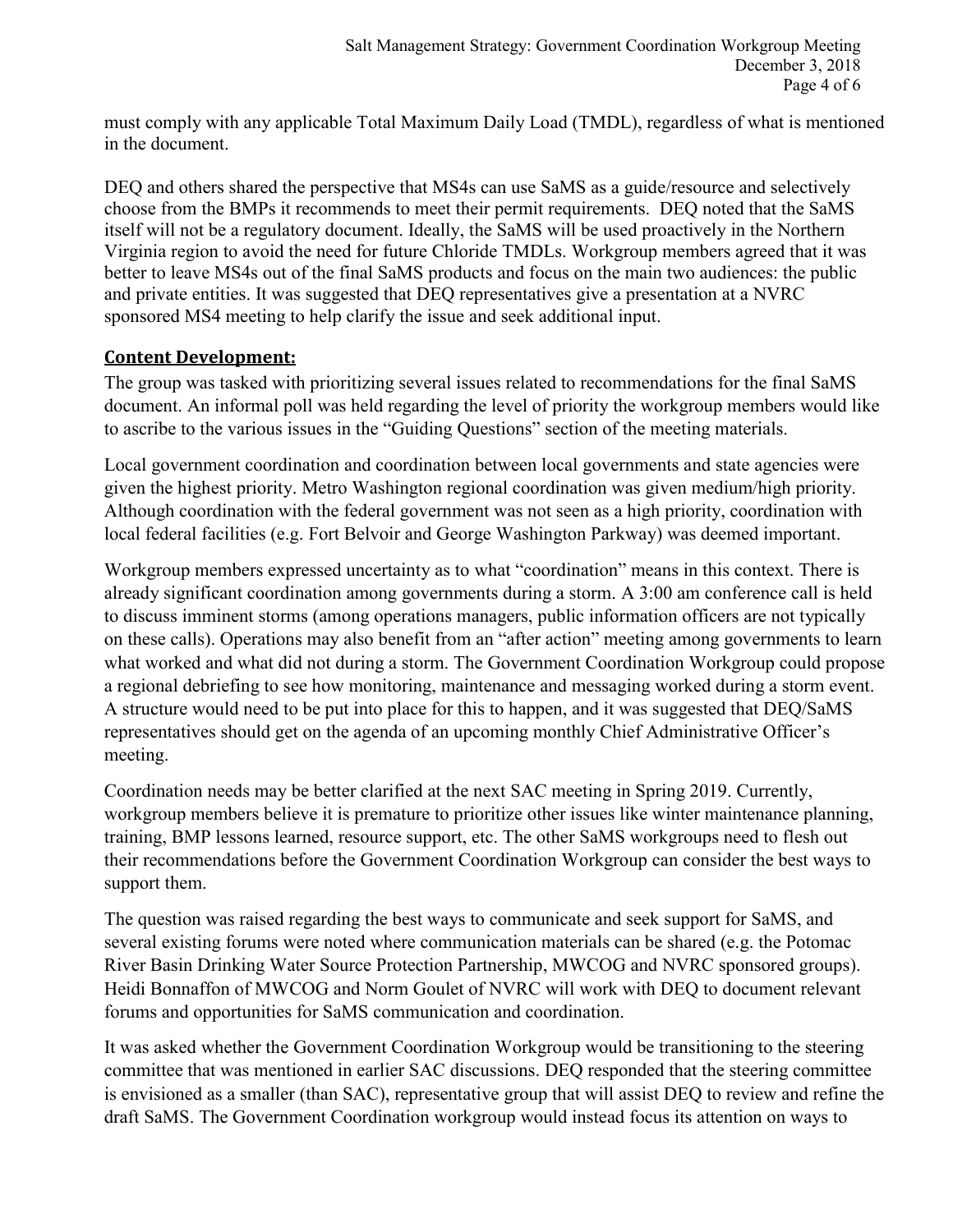ensure involved government agencies coordinate effectively to support further development and future implementation of the SaMS.

Current challenges to government coordination noted by the group include inconsistent messaging among politicians, governments, and organizations. The message should be consistent to all groups so that they can pass on a consistent message to the general public.

Opportunities for government coordination include creating consistent messaging, identifying best management practices, and creating a process for a post-storm debriefing among governments. Several members suggested it would be highly valuable to develop and communicate a commonly held definition/expectation of what a "Clear Road" is, with consistent levels of service goals.

Additional Workgroup notes:

- MWCOG already coordinates with the local federal facilities.
- The SaMS expectations of snow management should focus on Northern Virginia. While information sharing with neighboring jurisdictions (MD and DC) is worthwhile, they have their own salt management efforts underway.
- Many snow-removal professionals attend regional conferences regarding snow management. It was noted that it would be good for a future conference to be held in the Northern Virginia area.
- VDOT has joined an organization called [Clear Roads](http://clearroads.org/) that shares research for winter highway maintenance and commended their products and information to others.
- A consistent public messaging platform could be used to coordinate among governments.
- A presentation on current messaging would be helpful to address any possible gaps.
- It is important to maintain an emphasis on water quality throughout the SaMS process.
- A web portal for shared resources would be useful. DEQ noted that, ideally, the DEQ SaMS website would transition to a SaMS-specific site administered by another organization. NVRC may be willing to host the website.
- A timeline flowchart may be helpful for the SaMS workgroups to get a better idea of how the SaMS process will move forward.
- If the other workgroups could develop a paragraph of their workplan, it would help the Government Coordination Workgroup assess the best way to coordinate.
- Once the other workgroups provide input, the Government Coordination Workgroup could subdivide the coordination work since it will be a lot of work in a limited timeframe.
- Once the SaMS product is in the final editing phases, it may be helpful to get other states' and organizations' input.

# **Meeting Wrap-up:**

The Government Coordination Workgroup members agreed that it would be most efficient to hold the next Government Coordination Workgroup meeting after the third SAC Meeting (Spring 2019). There will be a total of at least three Government Coordination Workgroup meetings held during the SaMS development, if more is needed, we will determine that later in the workgroup process.

The workgroup decided that a 10:00 am to 12:30 pm meeting would work best due to traffic issues.

Handouts from the meeting are available on the SaMS Meeting Materials [webpage.](https://www.deq.virginia.gov/SaMS/MeetingMaterials.aspx)